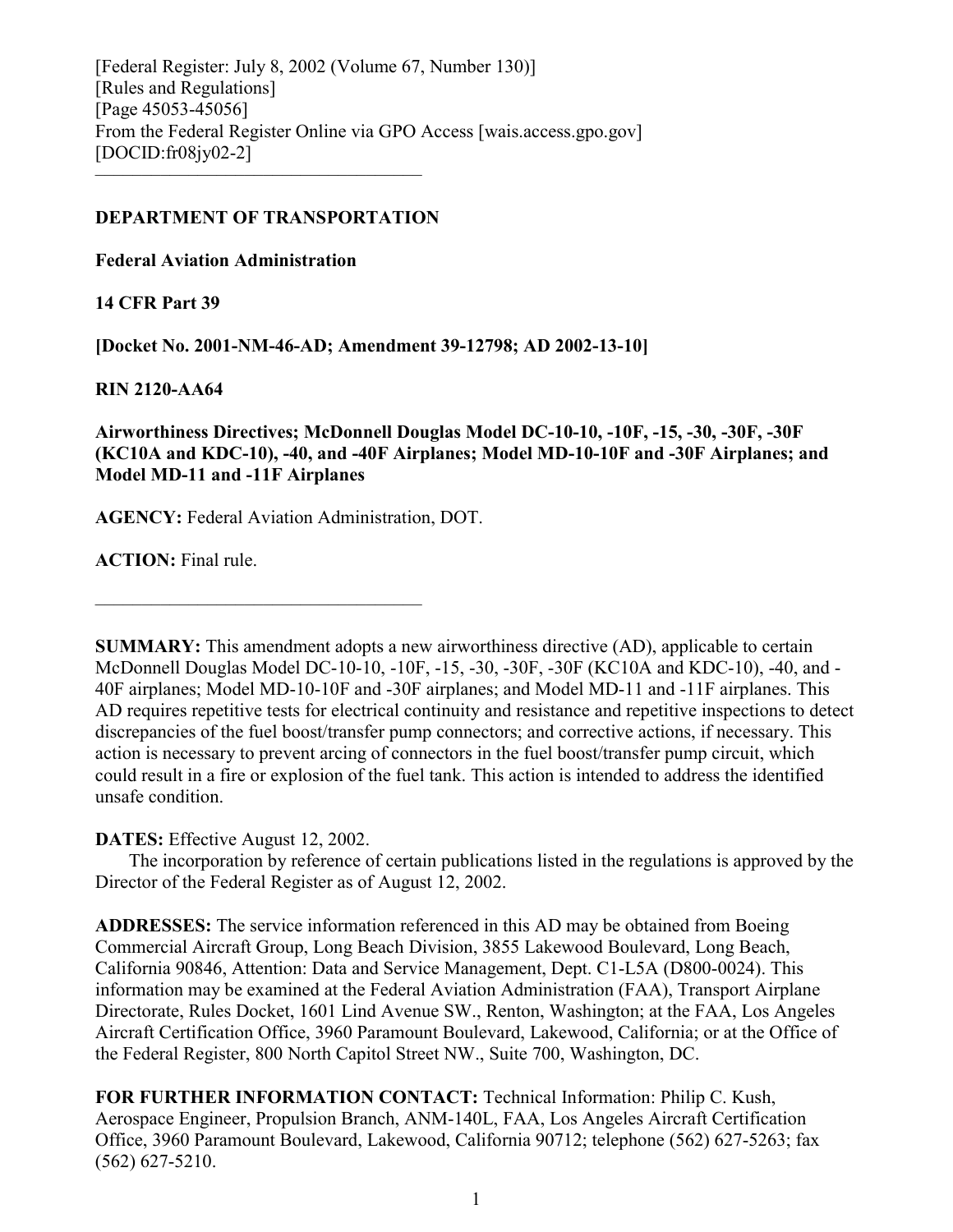Other Information: Judy Golder, Airworthiness Directive Technical Editor/Writer; telephone (425) 687-4241, fax (425) 227-1232. Questions or comments may also be sent via the Internet using the following address:  $judv, golden(\hat{\alpha}faa.gov)$ . Questions or comments sent via the Internet as attached electronic files must b[e formatted in Microso](mailto:judy.golder@faa.gov)ft Word 97 for Windows or ASCII text.

**SUPPLEMENTARY INFORMATION:** A proposal to amend part 39 of the Federal Aviation Regulations (14 CFR part 39) to include an airworthiness directive (AD) that is applicable to certain McDonnell Douglas Model DC-10-10, -10F, -15, -30, -30F (KC-10A and KDC-10), -40, and -40F series airplanes; Model MD-10-10F and -30F series airplanes; and Model MD-11 and -11F series airplanes; was published in the Federal Register on September 20, 2001 (66 FR 48388). That action proposed to require repetitive tests for electrical continuity and resistance and repetitive inspections to detect discrepancies of the fuel boost/transfer pump connectors; and corrective actions, if necessary.

# **Explanation of New Relevant Service Information**

Since the issuance of the proposed AD, the manufacturer has issued Boeing Alert Service Bulletin DC10-28A228, including Appendix, Revision 02, dated December 7, 2001. The proposed AD refers to the original issue, dated December 11, 2000, and Revision 01, dated July 16, 2001, of that service bulletin, as acceptable sources of service information for McDonnell Douglas Model DC-10-10, -10F, -15, -30, -30F, -30F (KC10A and KDC-10), -40, and -40F airplanes; and Model MD-10- 10F and -30F airplanes. Revision 02 of the service bulletin contains no new procedures, but adds a single airplane, which was inadvertently omitted from previous issue of the service bulletin, to the effectivity listing.

The FAA has revised applicable paragraphs of this final rule to refer to Revision 02 as an acceptable source of service information. However, the applicability statement of this final rule continues to refer to Boeing Alert Service Bulletin DC10-28A228, including Appendix, Revision 01. Because the effectivity listing of Revision 02 adds an airplane, we find that requiring accomplishment of the actions in this AD on that airplane would necessitate issuance of a supplemental notice of proposed rulemaking and re-opening of the comment period. Considering the nature of this unsafe condition and the number of airplanes in the affected fleet, we find that it would be inappropriate to delay issuance of this final rule in this way. The FAA may consider additional rulemaking to require accomplishment of the actions in this AD on the airplane added to Revision 02 of the referenced service bulletin.

# **Comments**

Interested persons have been afforded an opportunity to participate in the making of this amendment. Due consideration has been given to the comments received.

# **Allow Use of Equivalent Equipment**

Three commenters, together with the Air Transport Association of America (on behalf of its members), note that the proposed AD specifies the use of a Quadtech 1864 megohm meter for the electrical continuity and resistance tests that would be required by paragraph (a) of the AD. The commenters note that the referenced service bulletins allow the use of an equivalent megohm meter that meets current and voltage requirements. One of the commenters explains that it is common for test equipment to change frequently and the required model specified in the AD may not be available in the future.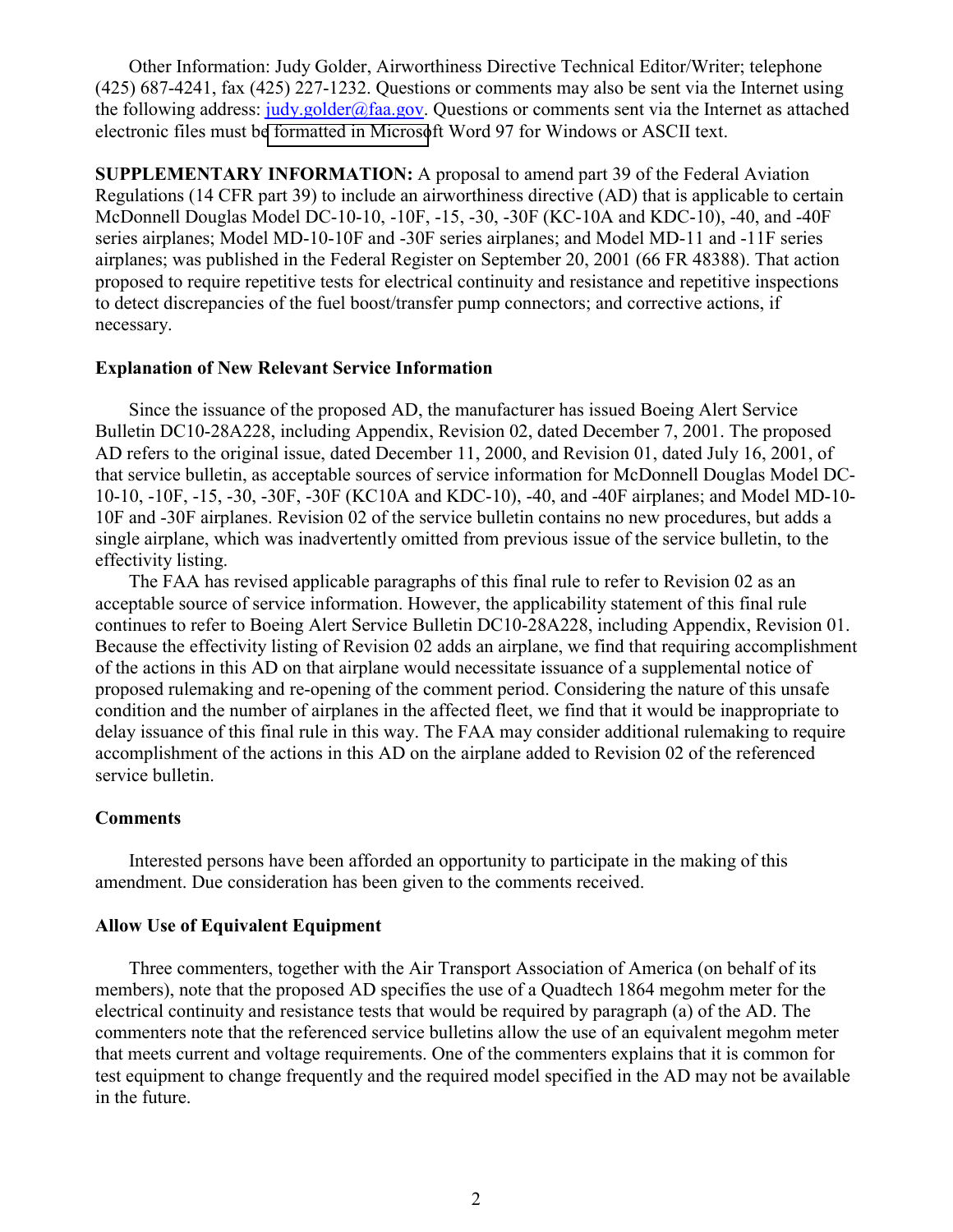The FAA concurs that an equivalent megohm meter that meets current and voltage requirements, as specified in the applicable referenced service bulletin, is acceptable for doing the required tests. We have revised paragraph (a) of this final rule accordingly.

# **Extend Compliance Time**

Two commenters, as well as the Air Transport Association on behalf of their members, request that we extend the compliance time for the initial inspection from the proposed period of six months after the effective date of the AD. One commenter asks for 12 months and another for 18 months on the basis that the proposed compliance time may not be sufficient to allow operators to do the requirements during scheduled maintenance. The commenter that requests 18 months states that such an extension would provide an acceptable level of safety. As its rationale, the commenter notes that it is not aware of any previous incidents of arcing of the connectors that occurred without corresponding fuel boost/transfer pump circuit protection, and a low-fuel-pressure light illuminated during these incidents. Further, the commenter explains that another AD has mandated new cockpit procedures that eliminate the possibility of continued arcing and significantly reduce the likelihood of an ignition source in the fuel tank in the event of a pump failure.

We do not concur. The intent of the proposed tests and inspections is to find and fix arcing damage or installation defects of the boost/ transfer pump, pump connector, and associated wiring, in order to minimize pump failures or subsequent damage. In the continuing investigation of arcing damage of pumps and connectors, we have found other instances of arcing that occurred without fuel boost/transfer pump circuit protection and without cockpit indication that arcing damage has occurred. Because of the continuing incidents of arcing damage during operation, we find that it would be inappropriate to extend the compliance time for the requirements of this AD. No change to the final rule is necessary in this regard.

#### **Revise Cost Impact**

Two commenters request that we revise the estimated cost impact of the proposed AD. They state that the estimate of 65 work hours and a total cost of \$3,900 per airplane is low. The commenters want the cost estimate to include the cost for repairing pumps and replacing wiring harnesses. One commenter stresses the poor reliability of the boost pump housing check valves.

We do not concur. The cost impact estimate in AD actions is limited to the cost of actions actually required by the rule. It does not consider the costs of ''on condition'' actions, such as repair or replacement (''corrective actions, if necessary''). Such ''on-condition'' repair actions would be required to be accomplished, regardless of AD requirements, in order to correct an unsafe condition identified in an airplane and to ensure operation of that airplane in an airworthy condition, as required by the Federal Aviation Regulations. No change to the final rule is necessary in this regard.

#### **Explanation of Changes to Final Rule**

The FAA has revised the applicability statement in this final rule to identify model designations as published in the most recent type certificate data sheet for the affected models. We have also revised related model designations in the preamble.

Also, for clarification, we have revised the definition of a ''general visual inspection'' in this final rule.

Also, we have revised Note 1 of this final rule to clarify that airplane FUEL TANKS on which the fuel/boost pump and wiring connector have been removed and the fuel tank made inoperable are not subject to the requirements of this AD.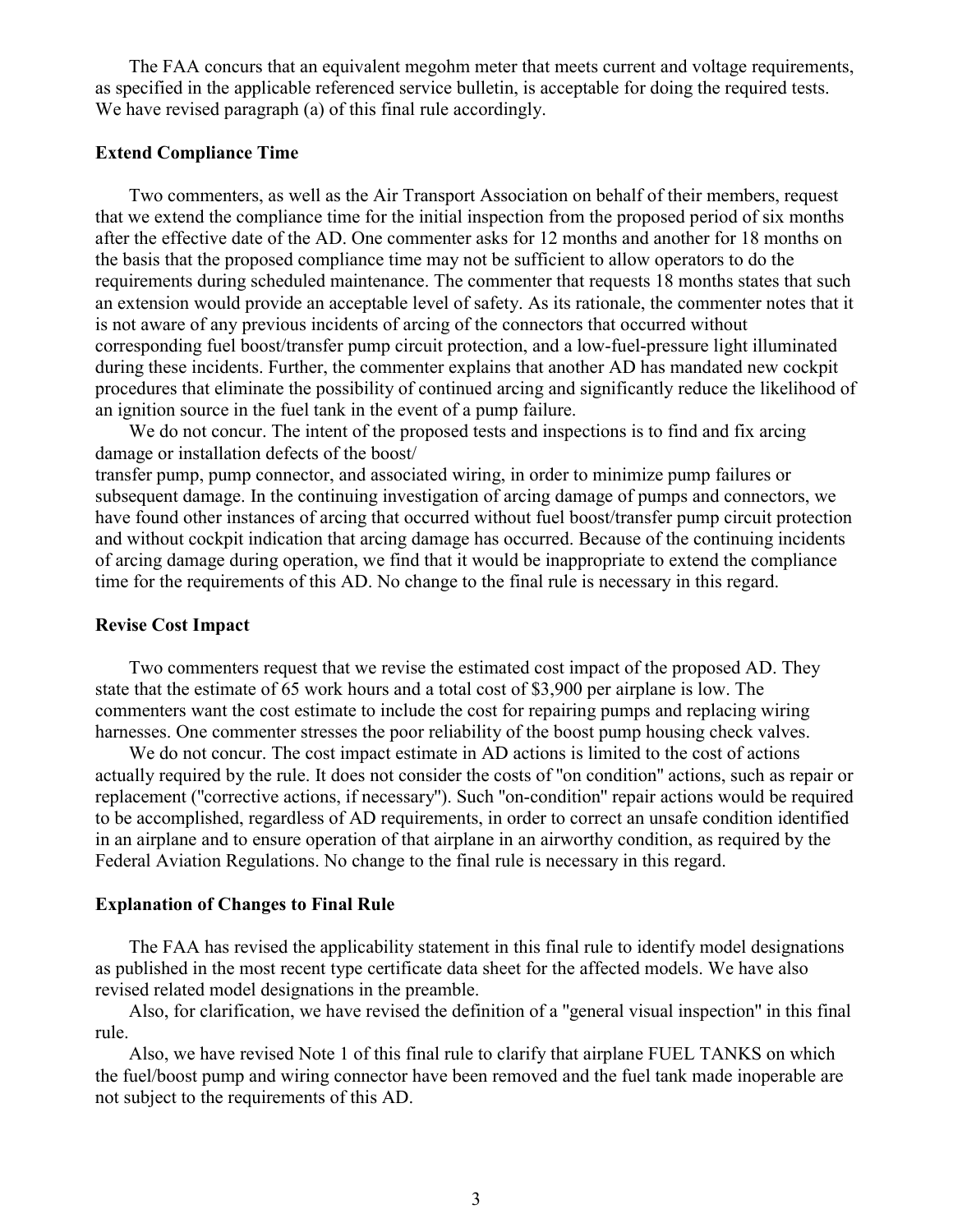# **Conclusion**

After careful review of the available data, including the comments noted above, the FAA has determined that air safety and the public interest require the adoption of the rule with the changes previously described. The FAA has determined that these changes will neither increase the economic burden on any operator nor increase the scope of the AD.

# **Interim Action**

This is considered to be interim action. The manufacturer has advised that it currently is developing a modification that will address the unsafe condition addressed by this AD. Once this modification is developed, approved, and available, the FAA may consider additional rulemaking.

#### **Cost Impact**

There are approximately 399 Model DC-10-10, -10F, -15, -30, -30F, -30F (KC10A and KDC-10), -40, and -40F airplanes; and Model MD-10-10F and -30F airplanes; of the affected design in the worldwide fleet. The FAA estimates that 313 airplanes of U.S. registry will be affected by this AD, that it will take approximately 65 work hours per airplane to accomplish the required tests and inspections, and that the average labor rate is \$60 per work hour. Based on these figures, the cost impact of this AD on U.S. operators of these airplanes is estimated to be \$1,220,700, or \$3,900 per airplane, per test or inspection cycle.

There are approximately 179 Model MD-11 and -11F airplanes of the affected design in the worldwide fleet. The FAA estimates that 115 airplanes of U.S. registry will be affected by this AD, that it will take approximately 78 work hours per airplane to accomplish the required tests and inspections, and that the average labor rate is \$60 per work hour. Based on these figures, the cost impact of this AD on U.S. operators is estimated to be \$538,200, or \$4,680 per airplane, per test or inspection cycle.

The cost impact figures discussed above are based on assumptions that no operator has yet accomplished any of the requirements of this AD action, and that no operator would accomplish those actions in the future if this AD were not adopted. The cost impact figures discussed in AD rulemaking actions represent only the time necessary to perform the specific actions actually required by the AD. These figures typically do not include incidental costs, such as the time required to gain access and close up, planning time, or time necessitated by other administrative actions.

# **Regulatory Impact**

The regulations adopted herein will not have a substantial direct effect on the States, on the relationship between the national Government and the States, or on the distribution of power and responsibilities among the various levels of government. Therefore, it is determined that this final rule does not have federalism implications under Executive Order 13132.

For the reasons discussed above, I certify that this action (1) is not a ''significant regulatory action'' under Executive Order 12866; (2) is not a ''significant rule'' under DOT Regulatory Policies and Procedures (44 FR 11034, February 26, 1979); and (3) will not have a significant economic impact, positive or negative, on a substantial number of small entities under the criteria of the Regulatory Flexibility Act. A final evaluation has been prepared for this action and it is contained in the Rules Docket. A copy of it may be obtained from the Rules Docket at the location provided under the caption ADDRESSES.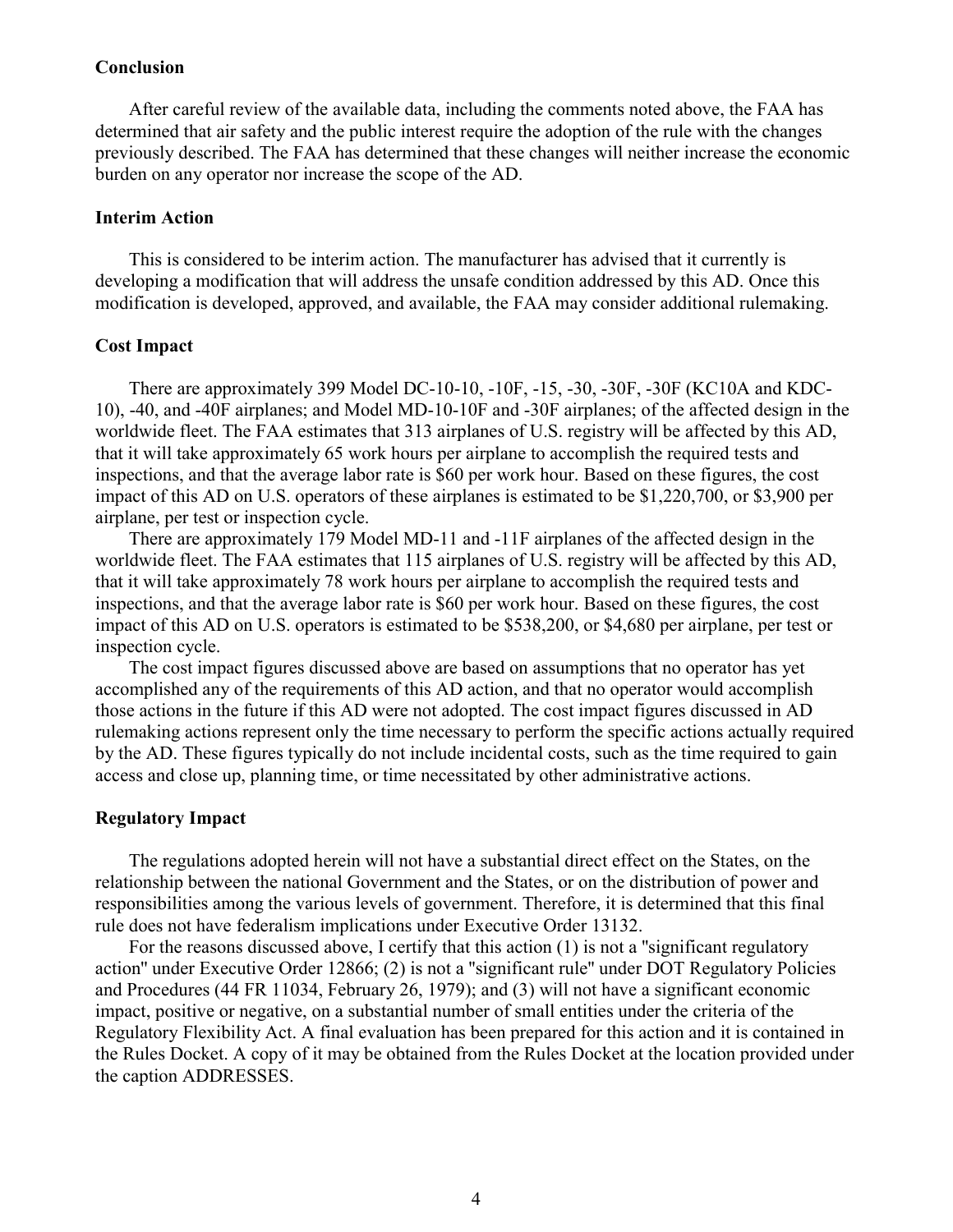# **List of Subjects in 14 CFR Part 39**

Air transportation, Aircraft, Aviation safety, Incorporation by reference, Safety.

# **Adoption of the Amendment**

Accordingly, pursuant to the authority delegated to me by the Administrator, the Federal Aviation Administration amends part 39 of the Federal Aviation Regulations (14 CFR part 39) as follows:

# **PART 39–AIRWORTHINESS DIRECTIVES**

1. The authority citation for part 39 continues to read as follows:

Authority: 49 U.S.C. 106(g), 40113, 44701.

Sec. 39.13 [Amended]

2. Section 39.13 is amended by adding the following new airworthiness directive: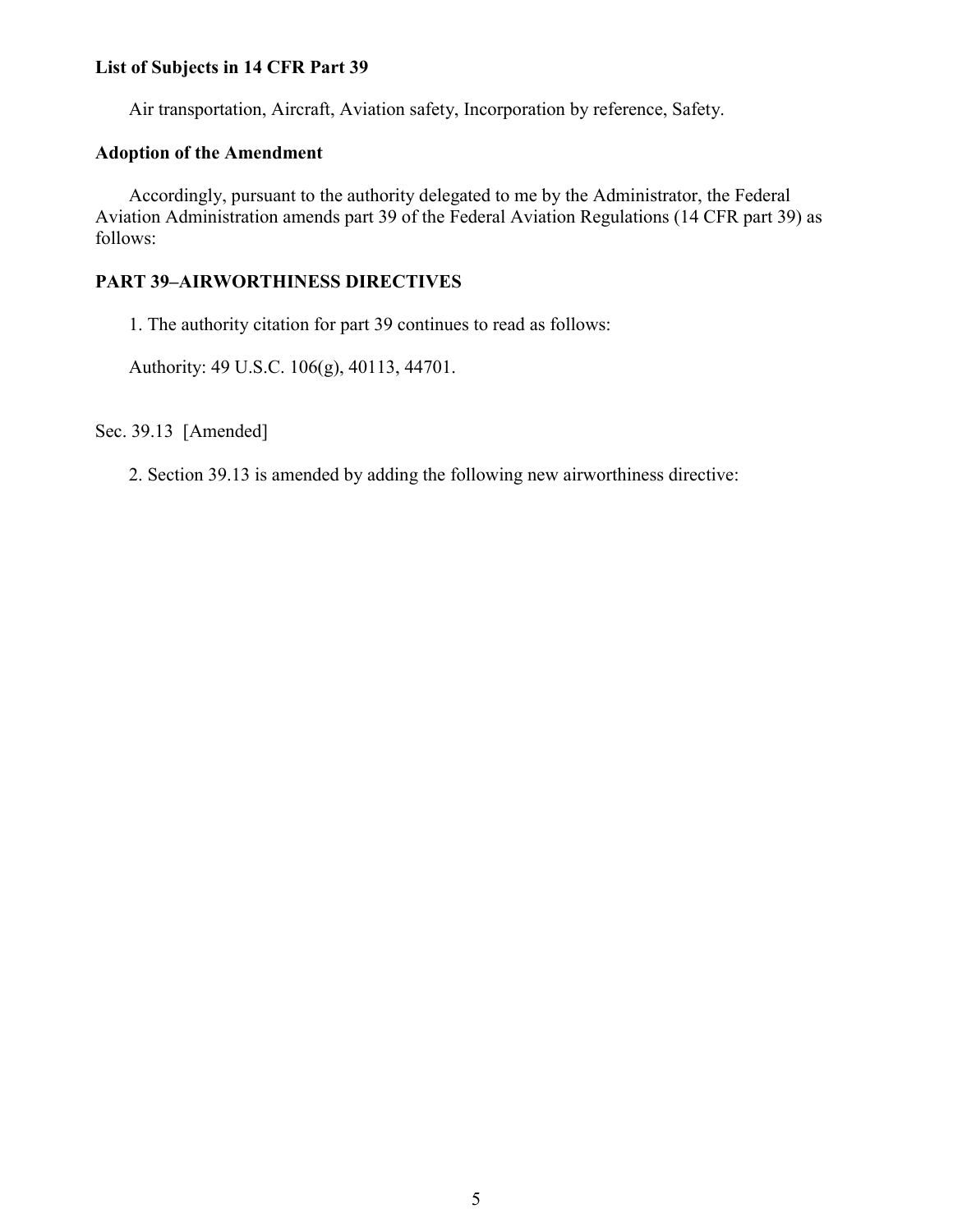# **AIRWORTHINESS DIRECTIVE**

# Aircraft Certification Service Washington, DC



U.S. Department of Transportation **Federal Aviation Administration**

#### *We post ADs on the internet at "www.airweb.faa.gov/rgl"*

The following Airworthiness Directive issued by the Federal Aviation Administration in accordance with the provisions of Title 14 of the Code of Federal Regulations (14 CFR) part 39, applies to an aircraft model of which our records indicate you may be the registered owner. Airworthiness Directives affect aviation safety and are regulations which require immediate attention. You are cautioned that no person may operate an aircraft to which an Airworthiness Directive applies, except in accordance with the requirements of the Airworthiness Directive (reference 14 CFR part 39, subpart 39.3).

**2002-13-10 McDonnell Douglas:** Amendment 39-12798. Docket 2001-NM-46-AD.

**Applicability:** Model DC-10-10, -10F, -15, -30, -30F, -30F (KC10A and KDC-10), -40, and - 40F airplanes, and Model MD-10-10F and -30F airplanes; as listed in Boeing Alert Service Bulletin DC10-28A228, including Appendix, Revision 01, dated July 16, 2001; and Model MD-11 and -11F airplanes, as listed in Boeing Alert Service Bulletin MD11-28A112, including Appendix, dated December 11, 2000; certificated in any category.

**Note 1:** Airplane fuel tanks on which the fuel/boost pump and wiring connector have been physically removed and the fuel tank made inoperable are NOT subject to the requirements of this AD.

**Note 2:** This AD applies to each airplane identified in the preceding applicability provision, regardless of whether it has been otherwise modified, altered, or repaired in the area subject to the requirements of this AD. For airplanes that have been modified, altered, or repaired so that the performance of the requirements of this AD is affected, the owner/operator must request approval for an alternative method of compliance in accordance with paragraph (c) of this AD. The request should include an assessment of the effect of the modification, alteration, or repair on the unsafe condition addressed by this AD; and, if the unsafe condition has not been eliminated, the request should include specific proposed actions to address it.

**Compliance:** Required as indicated, unless accomplished previously.

To prevent arcing of connectors of the fuel boost/transfer pump, which could result in a fire or explosion of the fuel tank, accomplish the following:

# **Repetitive Tests and Inspections**

(a) Within 6 months after the effective date of this AD, do tests (using a digital multi-meter and Quadtech 1864 megohm meter or an equivalent megohm meter that meets current and voltage requirements, as specified in the applicable service bulletin) for electrical continuity and resistance and general visual inspections to detect discrepancies (e.g., damage, arcing, loose parts, wear) of the fuel boost/transfer pump (alternating current pumping unit) by accomplishing all the actions specified in the Accomplishment Instructions of Boeing Alert Service Bulletin MD11-28A112, including Appendix, dated December 11, 2000 (for Model MD-11 and -11F airplanes); or Boeing Alert Service Bulletin DC10-28A228, including Appendix, dated December 11, 2000, or Revision 01, dated July 16, 2001, or Revision 02, dated December 7, 2001 (for Model DC-10-10, -10F, -15, -30, -30F, -30F (KC10A and KDC-10), -40, and -40F airplanes, and Model MD-10-10F and -30F airplanes); as applicable. Repeat the tests and inspections thereafter every 18 months.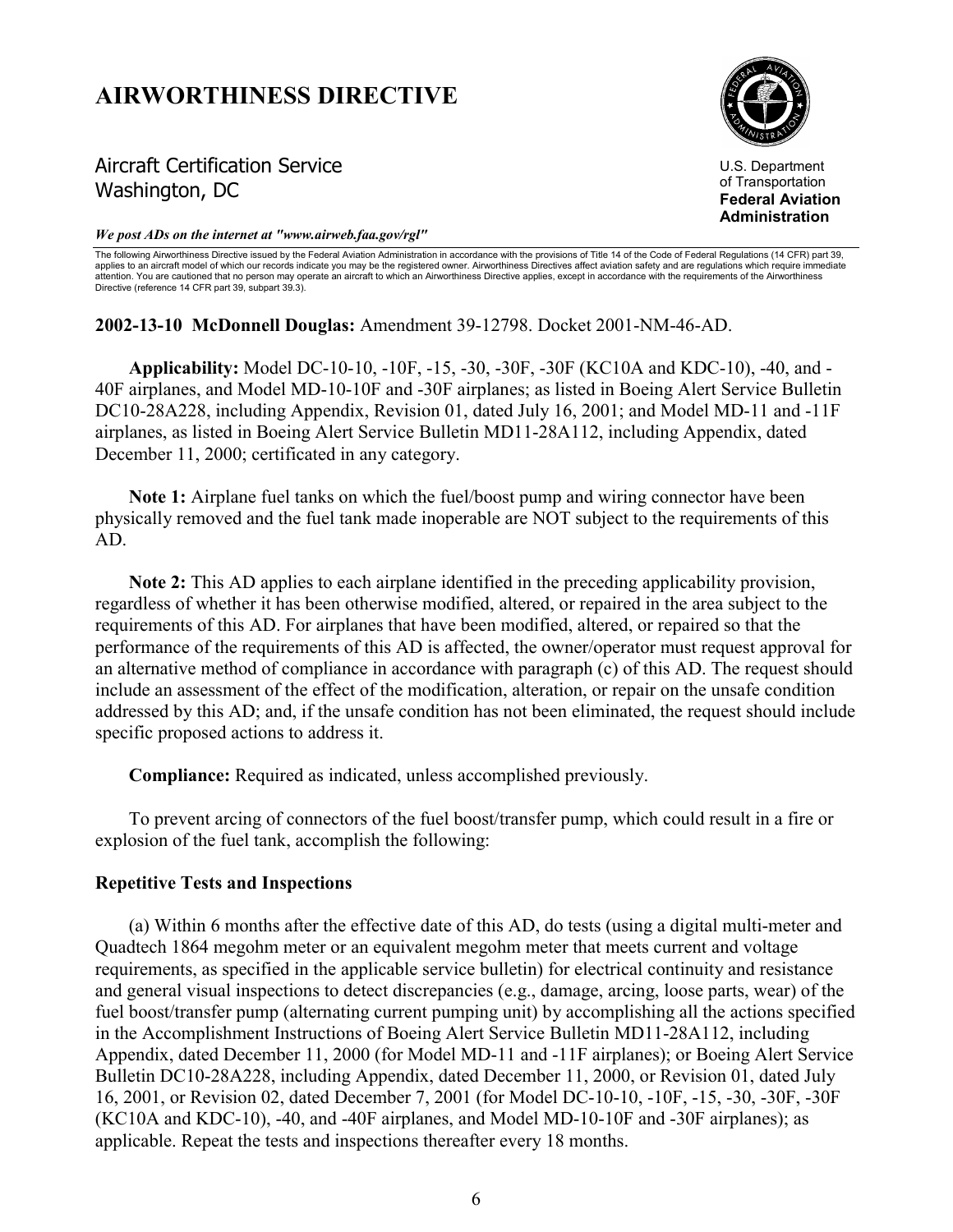**Note 3:** For the purposes of this AD, a general visual inspection is defined as: ''A visual examination of an interior or exterior area, installation, or assembly to detect obvious damage, failure, or irregularity. This level of inspection is made from within touching distance unless otherwise specified. A mirror may be necessary to enhance visual access to all exposed surfaces in the inspection area. This level of inspection is made under normally available lighting conditions such as daylight, hangar lighting, flashlight, or droplight and may require removal or opening of access panels or doors. Stands, ladders, or platforms may be required to gain proximity to the area being checked.''

#### **Corrective Actions, If Necessary**

(b) If the result of any test required by paragraph (a) of this AD is outside the limits specified in the applicable service bulletin identified in that paragraph, or if any discrepancy is detected during any inspection required by paragraph (a) of this AD, before further flight, accomplish corrective actions (e.g., replacement of connector/wire assembly with serviceable connector/wire assembly, and replacement of the pump with a serviceable fuel boost/transfer pump), as applicable, in accordance with the Accomplishment Instructions of Boeing Alert Service Bulletin MD11-28A112, including Appendix, dated December 11, 2000 (for Model MD-11 and -11F airplanes); or Boeing Alert Service Bulletin DC10-28A228, including Appendix, dated December 11, 2000, Revision 01, dated July 16, 2001, or Revision 02, dated December 7, 2001 (for Model DC-10-10, -10F, -15, -30, -30F, -30F (KC10A and KDC-10), -40, and -40F airplanes, and Model MD-10-10F and -30F airplanes); as applicable.

# **Alternative Methods of Compliance**

(c) An alternative method of compliance or adjustment of the compliance time that provides an acceptable level of safety may be used if approved by the Manager, Los Angeles Aircraft Certification Office (ACO), FAA. Operators shall submit their requests through an appropriate FAA Principal Maintenance Inspector, who may add comments and then send it to the Manager, Los Angeles ACO.

**Note 4:** Information concerning the existence of approved alternative methods of compliance with this AD, if any, may be obtained from the Los Angeles ACO.

# **Special Flight Permits**

(d) Special flight permits may be issued in accordance with sections 21.197 and 21.199 of the Federal Aviation Regulations (14 CFR 21.197 and 21.199) to operate the airplane to a location where the requirements of this AD can be accomplished.

# **Incorporation by Reference**

(e) The actions shall be done in accordance with Boeing Alert Service Bulletin MD11-28A112, including Appendix, dated December 11, 2000; Boeing Alert Service Bulletin DC10-28A228, including Appendix, dated December 11, 2000; Boeing Alert Service Bulletin DC10-28A228, including Appendix, Revision 01, dated July 16, 2001; or Boeing Alert Service Bulletin DC10- 28A228, including Appendix, Revision 02, dated December 7, 2001; as applicable. This incorporation by reference was approved by the Director of the Federal Register in accordance with 5 U.S.C. 552(a) and 1 CFR part 51. Copies may be obtained from Boeing Commercial Aircraft Group, Long Beach Division, 3855 Lakewood Boulevard, Long Beach, California 90846, Attention: Data